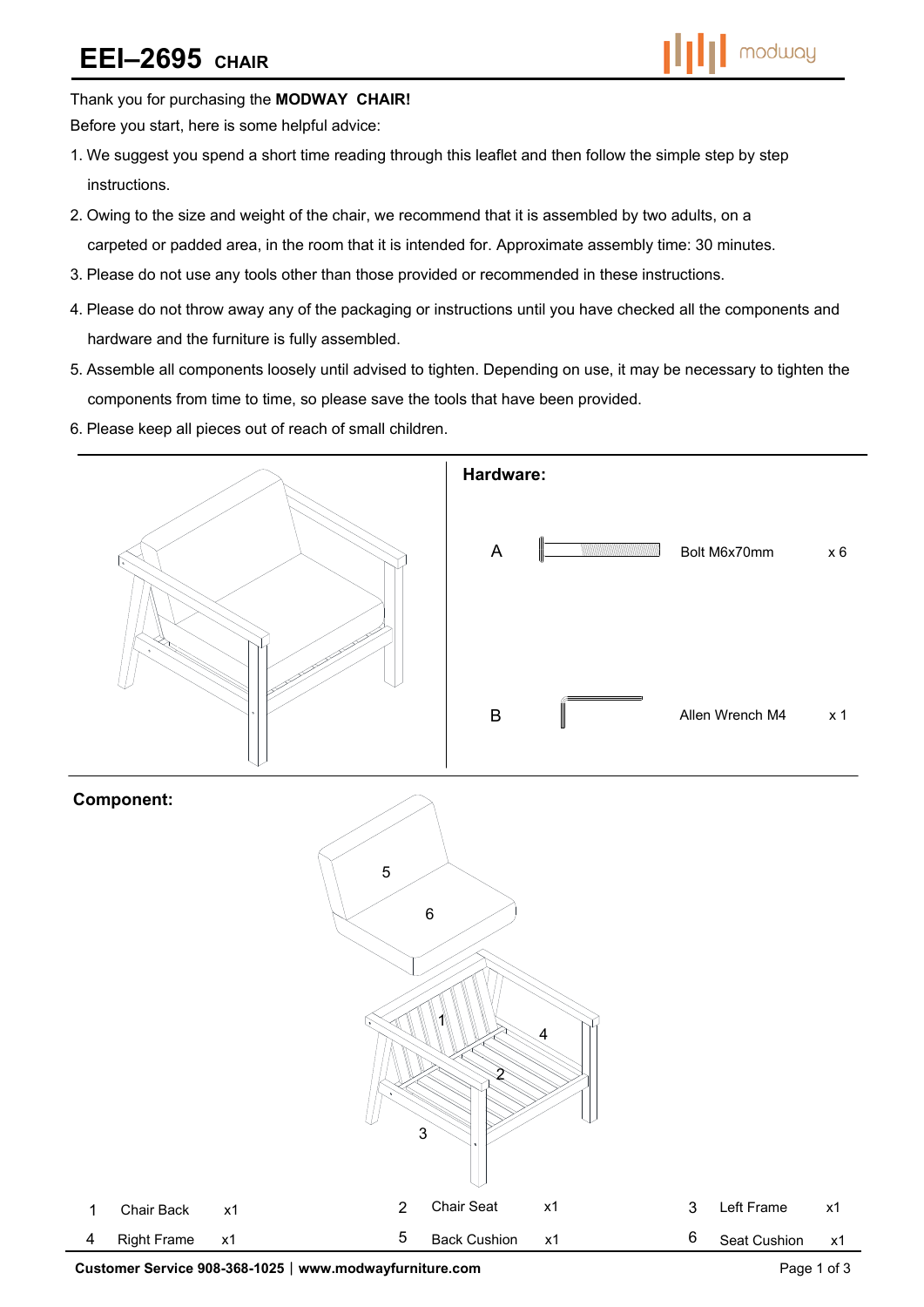## **EEI–2695 CHAIR**

#### **STEP 1:**

Please put **Left Frame (3)** on a carpeted or padded area.

Insert the tenon on **Chair Seat (2)** into the rabbet on **Left Frame (3)** at first.

Then insert the tenon on **Chair Back (1)** into the rabbet on **Left Frame (3)** as shown.



#### **STEP 2:**

Carefully position **Right Frame (4)** to the assembled **Chair Back (1)**, **Chair Seat (2)** and **Left Frame (3)** as shown. Insert the tenon on **Chair Back (1)** and **Chair Seat (2)** into the rabbet on **Right Frame (4)**.